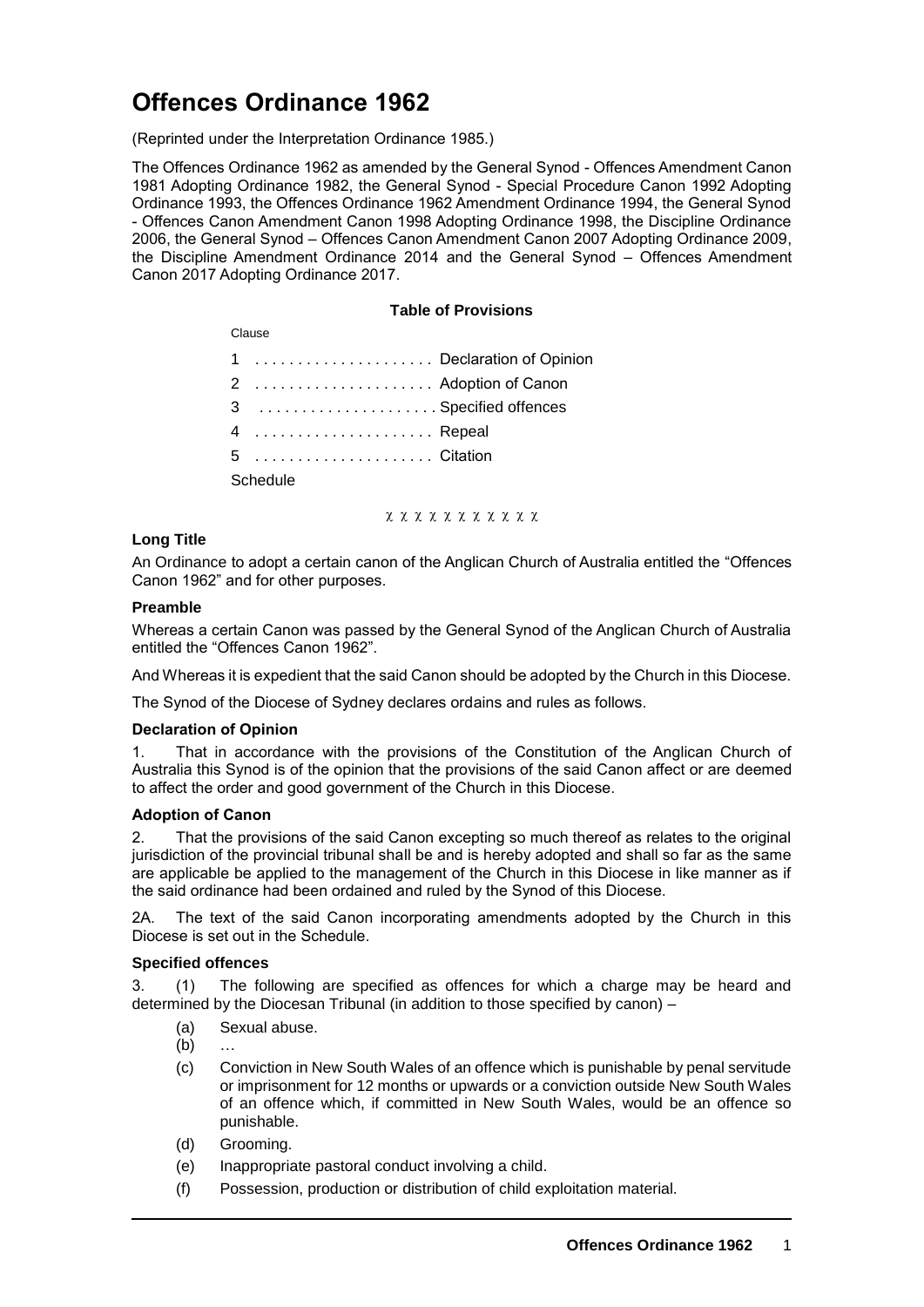#### *Notes:*

*Section 54(2) of the 1961 Constitution provides that a charge in respect of a breach of faith ritual or ceremonial may be made against a person licensed by the Archbishop or any other person in holy orders resident in the Diocese.*

(2) For the purposes of subclause (1), "church authority", "Diocesan Tribunal", "sexual abuse", "grooming", "inappropriate pastoral conduct involving a child" and "child exploitation material" have the same meanings as in the Ministry Standards Ordinance 2017.

## **Notes**

4. (1) Notes in this Ordinance are for explanatory purposes only and do not form part of the Ordinance.

(2) The Diocesan Secretary is authorised to update the notes when reprinting this Ordinance under clause 8 of the Interpretation Ordinance 1985.

## **Citation**

5. This Ordinance may be cited as the "Offences Ordinance 1962".

## **Schedule**

A Canon to specify Offences under sections 54, 55, and 56 of the Constitution.

The General Synod prescribes as follows –

1. A Diocesan Tribunal and a Provincial Tribunal in its original jurisdiction in addition to their respective powers under section 54(2) and section 55(3) of the Constitution may hear and determine charges made in respect of the following offences alleged to have been committed by a person who, at the time the charge is preferred, is licensed by the bishop of the diocese or is in holy orders resident in the diocese –

- 1. Unchastity.
- 2. Drunkenness.
- 3. Habitual and wilful neglect of ministerial duty after written admonition in respect thereof by the Bishop of the Diocese.
- 4. Wilful failure to pay just debts.
- 5. Conduct, whenever occurring,
	- (a) which would be disgraceful if committed by a member of the clergy, and
	- (b) which at the time the charge is preferred is productive, or if known publicly would be productive, of scandal or evil report.
- 6. Any other offence prescribed by an Ordinance of the Synod of the Diocese.
- 7. Child abuse.
- 8. Failure without reasonable excuse to comply with the laws of the Commonwealth or a State or Territory requiring the reporting of child abuse to the police or other authority.

2. The Special Tribunal in addition to its powers under section 56(6) of the Constitution may hear and determine charges against any person referred to in paragraphs (a) and (b) of section 56(6) of the Constitution made in respect of the following offences –

- 1. Unchastity.
- 2. Drunkenness.
- 3. Wilful failure to pay just debts.
- 4. Conduct, whenever occurring,
	- (a) which would be disgraceful if committed by a member of the clergy, and
	- (b) which at the time the charge is preferred is productive, or if known publicly would be productive, of scandal or evil report.
- 5. Wilful violation of the Constitution or of the Canons made thereunder or of the Ordinances of the Provincial Synod or of this Diocesan Synod.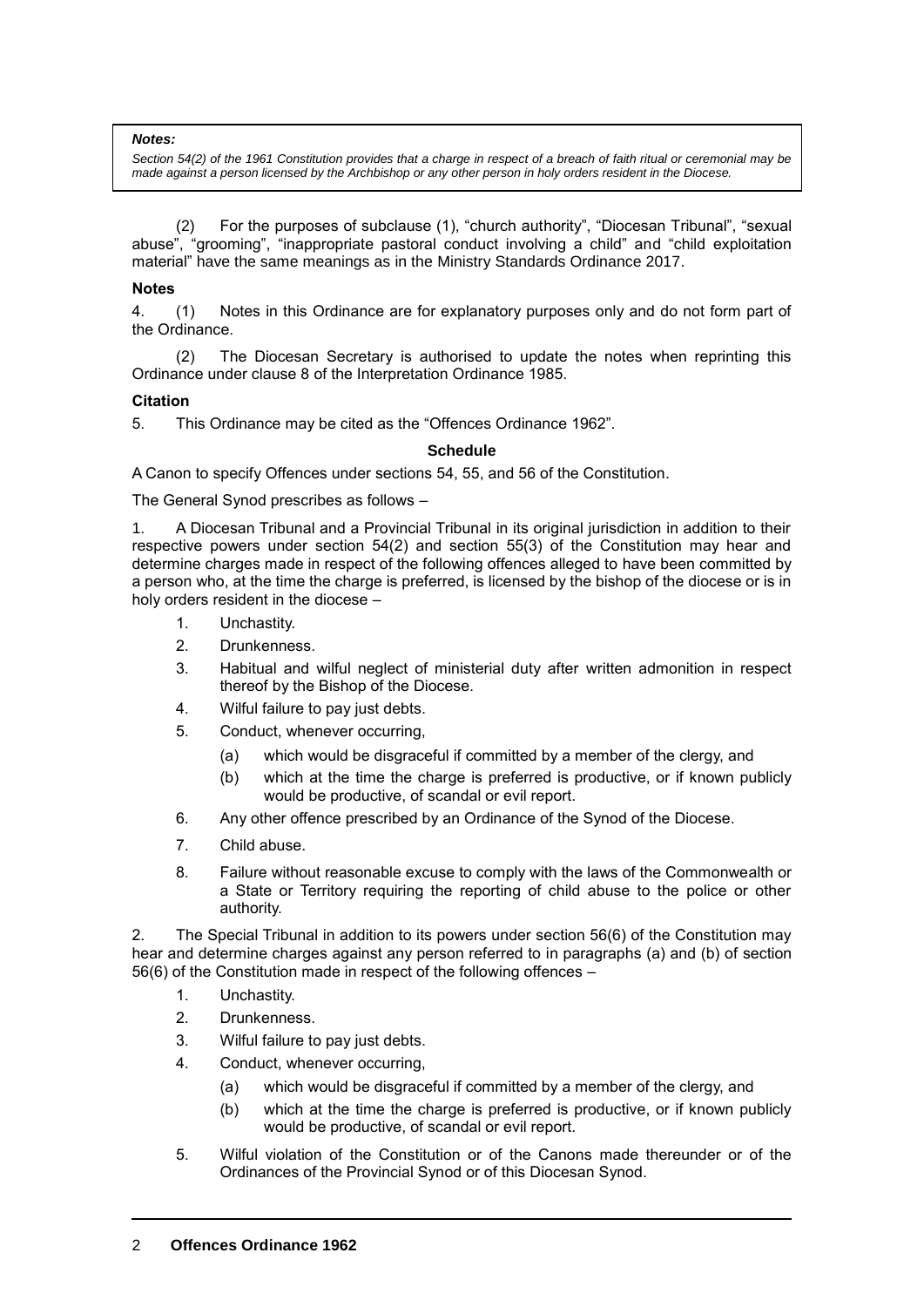- 6. Any conduct involving wilful and habitual disregard of his consecration vows.
- 7. Child abuse.
- 8. Failure without reasonable excuse to comply with the laws of the Commonwealth or a State or Territory requiring the reporting of child abuse to the police or other authority.
- 9. Failure to comply with a direction of the Episcopal Standards Board established under the Episcopal Standards Canon 2007 or the Episcopal Standards (Child Protection) Canon 2017 or any other Board established under an ordinance of a provincial synod or diocesan synod for dealing with the fitness of a bishop to hold office or to be or remain in Holy Orders.

2A. The Special Tribunal may hear and determine charges against any person referred to in paragraph (c) of section 56(6) of the Constitution made in respect of the following offences committed while a member of the House of Bishops or assistant to the Primate:

- 1. Wilful violation of the constitution or of the canons made thereunder or of the ordinances of provincial synod or of the bishop's diocesan synod relating to child abuse.
- 2. Child abuse.
- 3. Failure without reasonable excuse to comply with the laws of the Commonwealth or a State or Territory requiring the reporting of child abuse to the police or other authority.
- 4. Conduct relating to child abuse (whenever the child abuse occurred),
	- (a) which would be disgraceful if committed by a member of the clergy, and
	- (b) which at the time the charge is preferred is productive, or if known publicly would be productive, of scandal or evil report.

2B. In this canon, unless the context otherwise requires, child abuse has the same meaning as in the National Register Canon 2007.

3. This Canon may be cited as the "Offences Canon 1962-1981".

4. The offences added to this canon by the Offences Amendment Canon 2017 apply to conduct committed after the date the Offences Amendment Canon 2017 was passed by the General Synod.